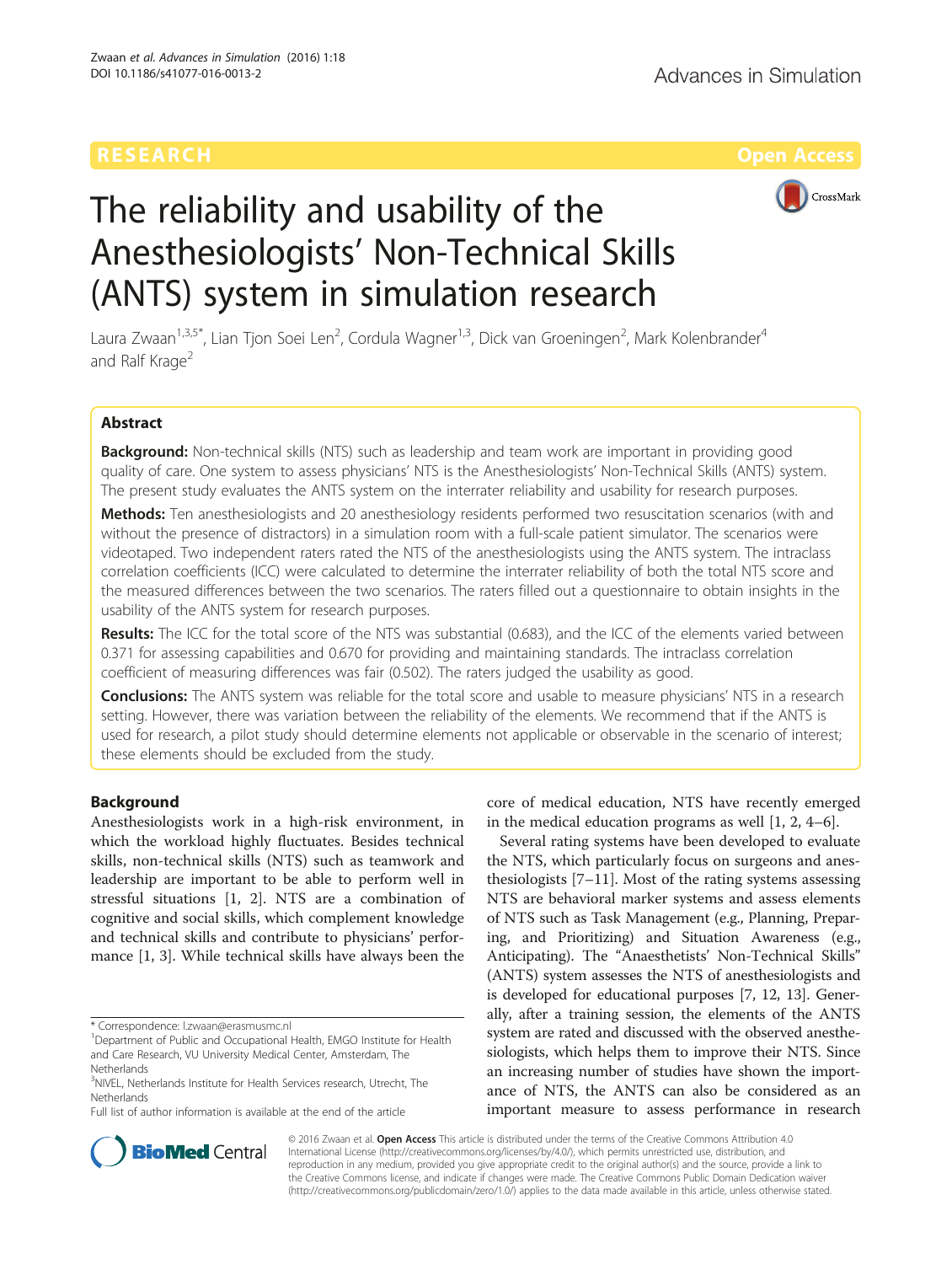aimed at improving NTS. The psychometric properties, such as the usability and reliability of the ANTS, have been assessed by the developers of the ANTS system and were considered to be of acceptable level [[14](#page-6-0)]. A recent study assessed the reliability after a 1-day training for raters and concluded that the reliability was poor [[15](#page-6-0)]. However, when the ANTS system is used for research purposes, more extensive training of the observers is necessary. Specifically, compared to the use of the ANTS in clinical settings, in research settings, it is important to be able to compare participants with each other, and therefore, the same set of elements should be rated for all participants. Additionally, for research, not only a reliable score is important, but the ability of an instrument to reliably identify differences between research conditions (i.e., between experimental and control conditions) is essential as well. The aim of this study is to determine the interrater reliability of the ANTS system, the interrater reliability of measuring differences between experimental conditions and the usability of the ANTS system when used for research purposes.

# Methods

The study was conducted at the clinical simulation center of the VU University Medical Center in Amsterdam, the Netherlands. Each participant in this randomized cross-over study participated in two simulated resuscitation scenarios, which were videotaped. One "standard" resuscitation scenario without external distractors served as control condition, and the experimental condition involved a scenario with additional distractors (background noise and the presence of a family member). The NTS of physicians during the resuscitations were assessed by two raters, who rated the performance using the ANTS system. The reliability was determined using the intraclass correlation coefficient (ICC). The usability was determined by a short questionnaire filled out by the raters which, among other things, assessed the observability and difficulty of the ANTS system.

# Observed participants and raters

Thirty physicians were observed in the study. They were all part of the hospital resuscitation team and trained in advanced life support. All participants were employed at the VU University Medical Center in Amsterdam, the Netherlands. Of the participants, 17 were male and 13 female, their average age was  $35$  years (SD = 4.7), and they had on average 6.6 (SD = 3.6) years of work experience as a physician. Out of the 30 participants, 26 had been in the simulator before for educational purposes. All participants signed the informed consent form and granted approval to the research team to analyze the videos.

There were two raters who both scored all 60 videos. One rater (male) was an experienced anesthesiology nurse and a medical student. The second rater was a (female) research psychologist with a focus on patient safety. Both raters had attended simulation sessions with resuscitation scenarios prior to rating the videos and were aware of the research question.

#### Experimental setting

# Simulator

The simulator room was designed as a shock room and equipped with a full-scale patient simulator (SimMan™, Laerdal Medical Corporation, Stavanger, Norway), on which all necessary tasks could be performed, i.e., chest compressions, defibrillation, administering medication, checking the pulse and carotid artery, etc.

Three video cameras from different positions recorded the sessions.

# Procedure

The participants were welcomed and provided with information about the study. Subsequently, the first scenario was explained and they entered the simulator room. We counterbalanced the order of the scenarios to correct for the learning effect. Half of the participants were randomly selected to start with the scenario with additional distractors, and half the participants started with the scenario without distractors.

In both scenarios, a resuscitation scenario was performed, either a ventricular fibrillation (VF) or a ventricular tachycardia (VT). In both scenarios, the participants were assigned the role of team leader (which is the role anesthetists have in clinical practice) and were provided with three additional team members: a firstyear anesthesia resident, a medical student, and an emergency room nurse. The team members were part of the research group and were instructed to perform medical acts such as chest compressions, defibrillation, and medication preparation, only on request of the participant anesthetist. This allowed for the anesthetist participants to use their NTS and for the raters to only rate the NTS of the participant and not those of the other team members. The participants were instructed about the clinical context, the team members, and the simulator, but did not obtain instructions regarding NTS. The measurements for the study purposes ended after 8 min. After the first scenario ended, the participants had a 5-min break after which the second scenario started. No feedback was provided to the participant between the sessions, because everyone at the department frequently participates in simulation sessions for educational purposes, which contain extensive debriefing.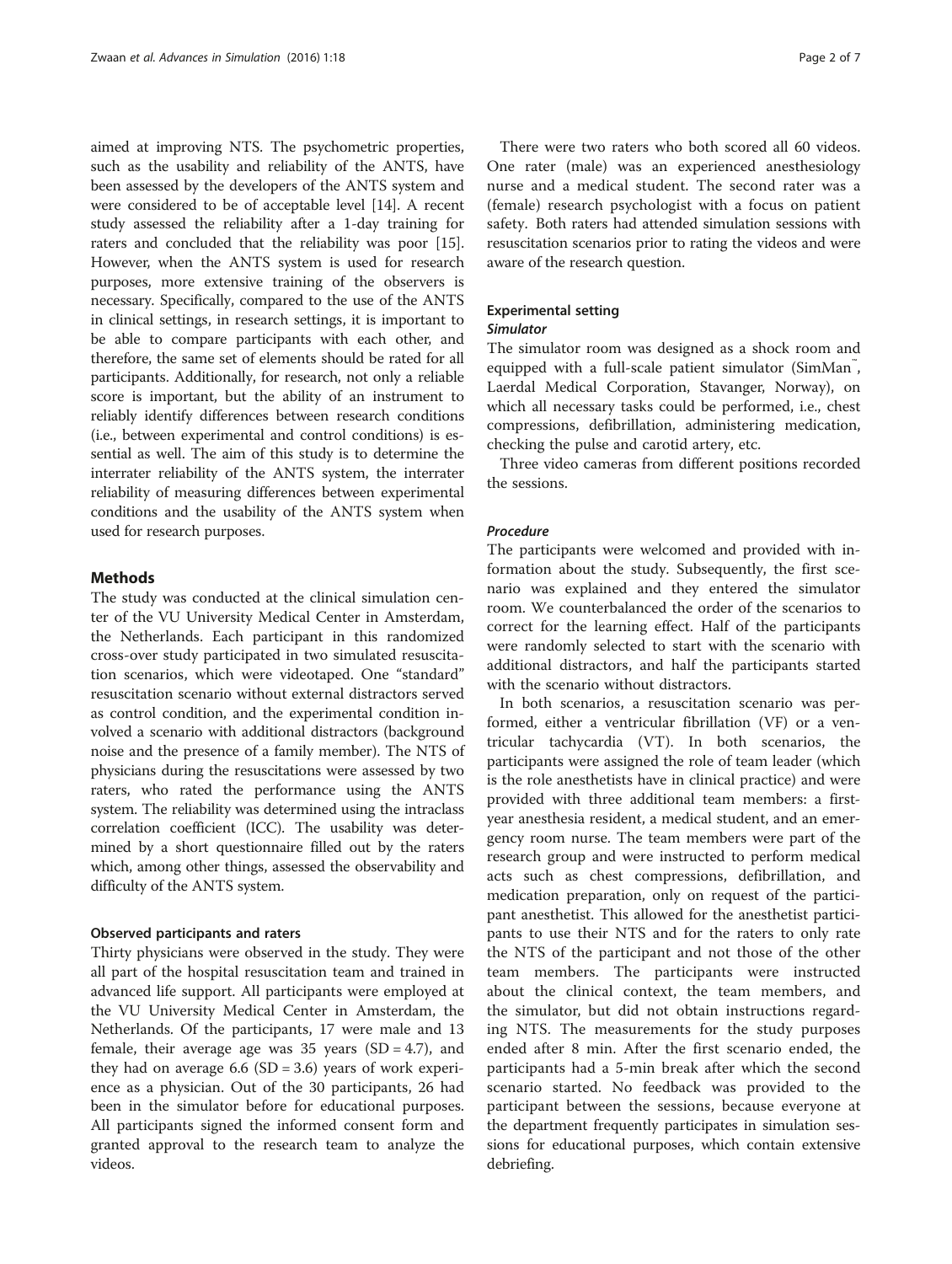# <span id="page-2-0"></span>ANTS system

The ANTS system is developed by the Industrial Psychology Research Center and the Scottish Clinical Simulation Center at the University of Aberdeen. The ANTS system is a behavioral marker system which assesses the NTS of anesthesiologists [\[7](#page-6-0)]. The NTS are divided into four categories: Task Management, Team Working, Situation Awareness, and Decision Making. Each of the categories has three to five underlying elements that more specifically describe the NTS (see Table 1). Each of the elements is described with a list of examples of poor and good behaviors which can support raters in identifying whether the NTS are present or absent.

Each of the elements is rated on a four-point scale: 1 = poor and means that the skills could not be observed in the scenario;  $2 =$  marginal and signifies that the performance indicated cause for concern, considerable improvement is needed; 3 = acceptable meaning that performance was of a satisfactory standard but could be improved; while a score of 4 represents performance of a consistently high standard, enhancing patient safety, and could be used as a positive example for others [\[7\]](#page-6-0). The sum of the scores on the elements represents the total score of the categories. The possible scores for the category Task Management ranges from 4 to 12, Situation Awareness and Decision Making from 3 to 9, and Team Working from 5 to 20. The scores of all elements together represent the total NTS score, which ranges from 15 to 60. A score of 15 is obtained when all elements are rated as "poor," while a total score of 60 means that all elements are rated as "good."

Table 1 Examples of poor and good behaviors for each of the elements (categories and elements are adopted from the ANTS) [\[13\]](#page-6-0)

| Category                   | Element                                  | Poor behavioral marker                                                                                                 | Good behavioral marker                                                                                                                                                                      |
|----------------------------|------------------------------------------|------------------------------------------------------------------------------------------------------------------------|---------------------------------------------------------------------------------------------------------------------------------------------------------------------------------------------|
| Task Management            | Planning and Preparing                   | Starting to intubate the patient, while the<br>intubation materials are not prepared                                   | Timely preparation of medication<br>(e.g., Amiodarone) before needing to<br>administer it                                                                                                   |
|                            | Prioritizing                             | Actively attending to the patients family<br>member during complicated tasks                                           | Mentioning the order in which tasks<br>need to be performed (i.e., after defibrillation,<br>I would like to intubate the patient)                                                           |
|                            | Providing and Maintaining<br>Standards   | Not checking whether anyone touches<br>the bed while defibrillating                                                    | Double check of medication                                                                                                                                                                  |
|                            | Identifying and Utilizing<br>Resources   | Not checking the capabilities of the<br>co-workers and therefore not making<br>use of their skills                     | Call for the resuscitation team                                                                                                                                                             |
| Team Working               | Coordinating Activities<br>with Team     | Not giving specific orders to one person,<br>but giving several tasks to the whole team<br>in general                  | Asking the team members who they are,<br>e.g., are you the intern?                                                                                                                          |
|                            | Exchanging Information                   | Starting with tasks without explaining what<br>s/he is doing and why s/he is doing the task                            | Mentioning the patients status, e.g., we<br>need to resuscitate the patient                                                                                                                 |
|                            | Using Authority and<br>Assertiveness     | Forgets to give team members tasks and<br>tries to perform all the tasks him/herself                                   | Clearly indicates the next steps and who<br>needs to perform which tasks, e.g., if we still<br>do not have a sinus rhythm after defibrillation,<br>I want you to prepare 300 mg adrenaline. |
|                            | Assessing Capabilities                   | Gives orders to the intern, without checking<br>whether s/he has sufficient knowledge to<br>perform the task correctly | Asking the intern whether s/he knows how<br>to give basic life support?                                                                                                                     |
|                            | Supporting Others                        | Negative or defensive tone when answering<br>the team members' questions                                               | Complimenting team members                                                                                                                                                                  |
| <b>Situation Awareness</b> | Gathering Information                    | Actively conducting tasks while not paying<br>attention to the patient's situation                                     | Regularly checking the monitor, asking team<br>members what they know about the patient                                                                                                     |
|                            | Recognizing and<br>Understanding         | Not noticing that the patient is intubated<br>incorrectly                                                              | Immediately recognizing that the patient needs<br>to be resuscitated                                                                                                                        |
|                            | Anticipating                             | Not preparing for potential problems or<br>possible next steps                                                         | Mentioning the next steps, e.g., in 2 min,<br>we will defibrillate again; until then, I would<br>like you to call the on-call cardiologist.                                                 |
| Decision Making            | Identifying Options                      | Not mentioning options when decisions<br>need to be made                                                               | Considering reasons why the patient has<br>a VT/VF                                                                                                                                          |
|                            | Balancing Risks and<br>Selecting Options | No verbal considerations about the options<br>and risks of the options                                                 | Initiates discussion on what to do next                                                                                                                                                     |
|                            | Re-evaluating                            | Does not show any verbal re-evaluation<br>of the situation                                                             | Evaluates the situation and considers<br>treatment options                                                                                                                                  |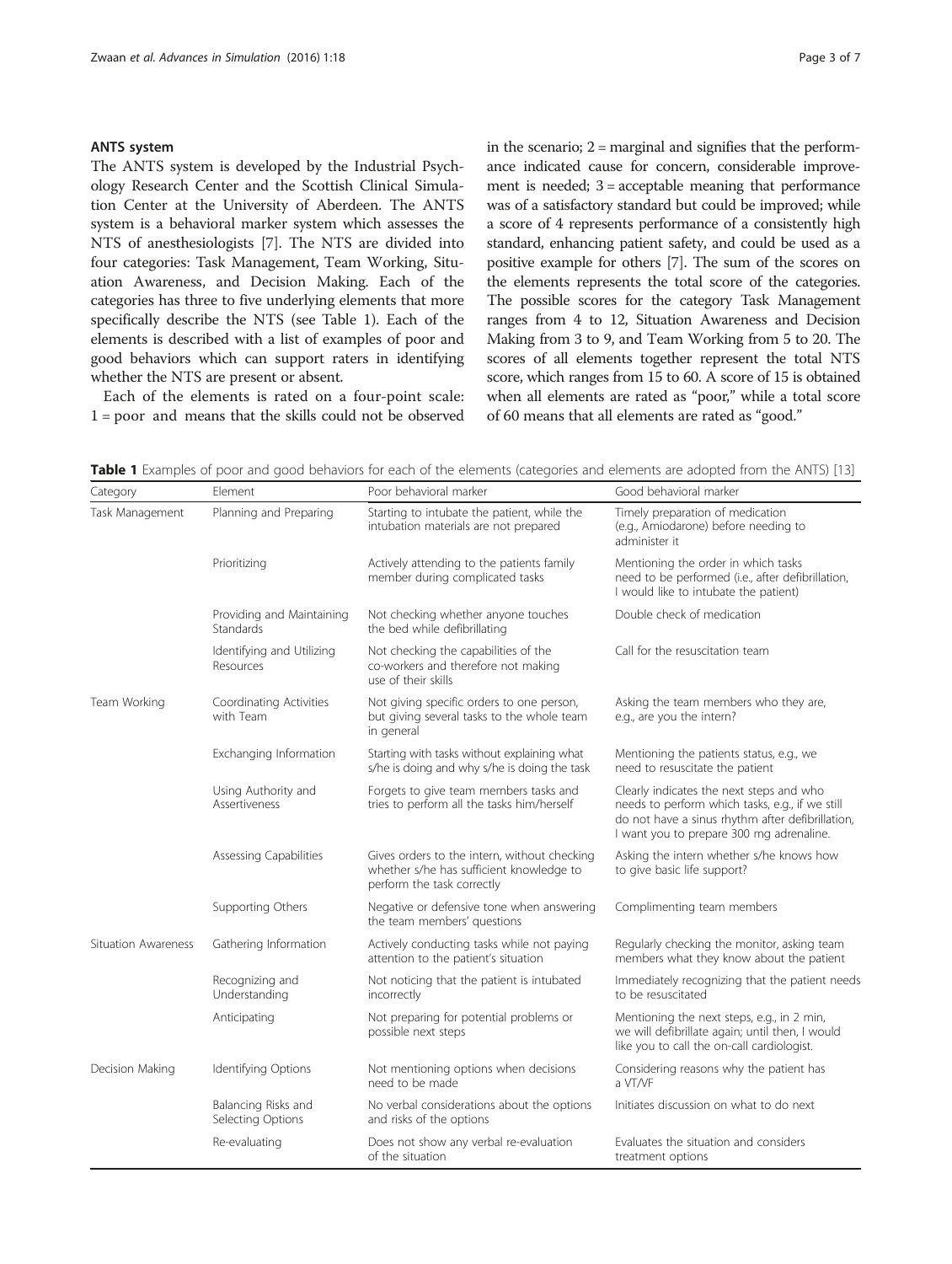# NTS rating procedure

The raters rated all 60 videos independently of each other. Prior to rating the videos with the ANTS system, the raters read the ANTS handbook and several articles about NTS [\[16\]](#page-6-0). Several practice sessions were conducted during which practice videos were rated and discussed in order to reach consensus on how to score the different elements of the ANTS form. For each of the elements of the ANTS, a list with typical examples of good practice and poor practice was developed specifically for the resuscitation scenario that was used in this study (see Table [1](#page-2-0)). This list was based on the good and poor behaviors described in the ANTS handbook but specified for the specific resuscitation scenarios. Furthermore, prior to rating the videos, the raters participated in a training session with a group of experts (including Dr. Rhona Flin). During this meeting, the use of the ANTS rating form was discussed for 2 h. For example, identifiers to differentiate between certain elements were discussed. This was followed by 2–3 h of practice with rating practice videos (not the videos used in this study). Everyone rated the elements of the ANTS for the videos independently of each other, and the scores were discussed among the participants. This contributed to the development of examples for good and poor behaviors.

Rating the videos included in this reliability study started with watching the complete video while making notes of good and poor behaviors. Subsequently, the video was watched again, during which the video was frequently paused to rate the elements of the NTS according to the ANTS system. In most cases, the video was watched three times in order to rate all elements of the ANTS.

# Usability measures

After all 60 videos were rated, the two raters who participated in this study both filled out a questionnaire on the usability of the ANTS system (Additional file [1](#page-5-0)). Some general questions on the completeness of the ANTS system were asked which involved all applicable questions of the questionnaire described in a study of the developers of ANTS [[14](#page-6-0)]. Furthermore, the observability and difficulty of the different elements of the ANTS system were assessed.

#### Statistical analyses

The ratings of all 60 videos of both reviewers were compared. The absolute agreement was calculated for all of the elements. The intraclass correlation coefficient (ICC) (Shrout and Fleiss convention ICC 3.1 agreement) was determined to provide information on the interrater reliability of the two raters. ICC agreement was calculated for the average measures for the NTS sum score, the four categories, and the individual elements.

The ICC was determined to obtain insight into the interrater reliability of measuring differences between scenarios. We calculated the ICC agreement score for average measures.

To analyze the usability questionnaire, descriptive statistics were used (SPSS Statistics for Windows, Version 20.0 (Armonk, NY: IBM Corp)).

# Results

#### Reliability

The average total NTS score across all participants for rater 1 was  $42.0$  (SD = 5.6) and for rater 2 was  $45.4$  $(SD = 4.5)$ .

The overall ICC agreement for the sum score for evaluation of the videos was substantial, 0.683 (95 % CI: 0.247–0.845) [[17\]](#page-6-0). The ICC agreement scores for the categories varied between 0.427 for Decision Making and 0.713 for Task Management. The ICC for the individual elements varied between 0.371 for assessing capabilities and 0.670 for providing and maintaining standards (see Table [2](#page-4-0)).

# The reliability of measuring differences between scenarios

Both raters had significant higher average score in the non-distractor condition compared to the distractor condition. For rater 1, the average scores for the nondistractor versus the distractor condition were 44.6 (SD = 0.886) versus  $39.3$  (SD = 9.06),  $p < 0.01$ , respectively. For rater 2, the average scores for the non-distractor versus the distractor condition were  $46.5$  (SD = 0.759) versus  $44.0$  $(SD = 0.890)$ ,  $p < 0.05$ , respectively. The ICC agreement reliability scores measuring differences between the distractor and non-distractor scenarios on total score were moderate (0.502). For the specific categories, the ICC scores varied between slight and moderate (see Table [3](#page-4-0)).

#### **Usability**

Both raters indicated that they considered the scores obtained by the ANTS system to provide a good reflection of the NTS of the physicians. The ANTS system was judged to address all key NTS behaviors, and although some of the elements were considered to overlap to some extent (i.e., checking the quality of a task performed by a team member could attribute to "Using Authority and Assertiveness," "Assessing Capabilities," and "Reevaluation"), they were not considered to be redundant. The categories were considered to be observable and easy to rate (see Table [4](#page-5-0)). For rating the elements, they considered that consensus on a list of good and a poor behavior was prerequisite. With the list of good and poor behaviors, the elements could be rated, with the exception of Decision Making, which was considered difficult in the scenarios that were used in the present study.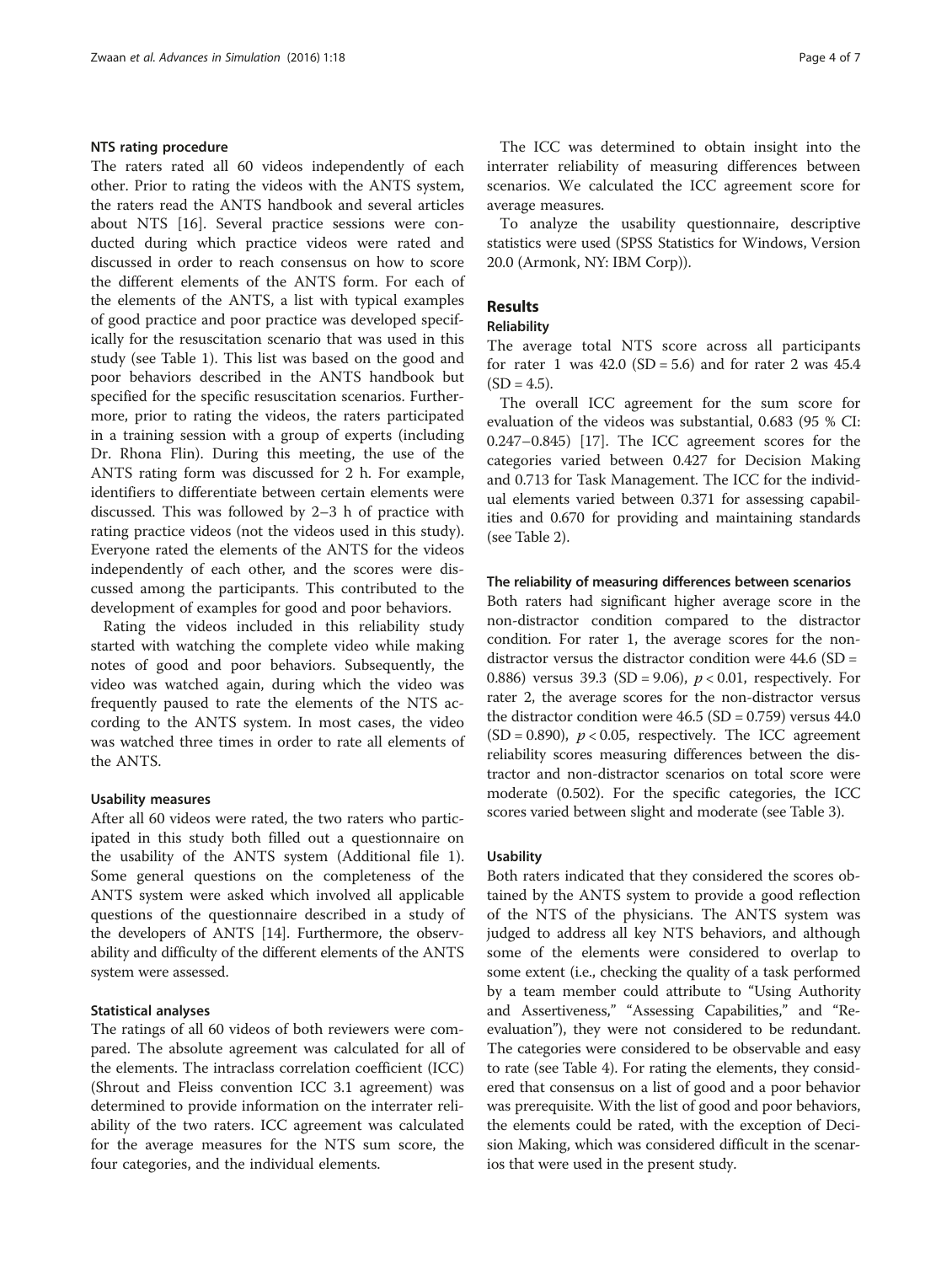| Categories                 | ICC agreement | Elements                              | % absolute agreement | ICC agreement | Mean absolute difference |
|----------------------------|---------------|---------------------------------------|----------------------|---------------|--------------------------|
| Task Management            | 0.713         | Planning and Preparing                | 57                   | 0.488         | 0.47                     |
|                            |               | Prioritizing                          | 52                   | 0.621         | 0.55                     |
|                            |               | Providing and Maintaining Standards   | 63                   | 0.670         | 0.37                     |
|                            |               | Identifying and Utilizing Resources   | 62                   | 0.449         | 0.45                     |
| Team Working               | 0.520         | Coordinating Activities with Team     | 73                   | 0.661         | 0.27                     |
|                            |               | Exchanging Information                | 57                   | 0.398         | 0.52                     |
|                            |               | Using Authority and Assertiveness     | 46                   | 0.519         | 0.55                     |
|                            |               | Assessing Capabilities                | 42                   | 0.371         | 0.63                     |
|                            |               | Supporting Others                     | 40                   | 0.520         | 0.67                     |
| <b>Situation Awareness</b> | 0.568         | Gathering Information                 | 55                   | 0.409         | 0.45                     |
|                            |               | Recognizing and Understanding         | 50                   | 0.535         | 0.53                     |
|                            |               | Anticipating                          | 63                   | 0.568         | 0.40                     |
| Decision Making            | 0.427         | Identifying Options                   | 32                   | 0.459         | 0.85                     |
|                            |               | Balancing Risks and Selecting Options | 33                   | 0.426         | 0.80                     |
|                            |               | Re-evaluating                         | 53                   | 0.506         | 0.52                     |

<span id="page-4-0"></span>**Table 2** Interrater reliability measures for the categories and elements of the ANTS system

# **Discussion**

## Main findings and interpretation

The interrater reliability of the ANTS system was substantial for our two raters. The ICC of the different categories and elements were fair to substantial. The reliability to measure differences between conditions was moderate. The raters judged the ANTS system as a usable behavioral marker system and considered the ANTS score as representative of the NTS of the physicians in the videos.

This study showed that the ANTS system has reasonable psychometric properties in our study. While higher reliability scores would be desirable  $(>0.7)$ , we feel that with an overall substantial reliability on the evaluation of complex behavior like NTS, the ANTS can be also recommended for research situations. Our study broadens the spectrum of the ANTS system from an educational tool to a tool that is used to assess the NTS for research purposes. The expected differences in NTS scores for the non-distractor and distractor conditions were revealed by the ANTS, and the ICC scores of measuring these differences between conditions show that differences in NTS scores between conditions can be found

Table 3 Interrater reliability of measuring differences between research conditions for the categories of the ANTS system

| Categories                 | ICC difference |  |
|----------------------------|----------------|--|
| Task Management            | 0.438          |  |
| Team Working               | 0.072          |  |
| <b>Situation Awareness</b> | 0417           |  |
| Decision Making            | 0576           |  |

with a reasonable reliability, which also suggests a reasonable validity of the ANTS system.

The reliability of the ANTS system in our study is sufficient but lower than the reliability of some other studies on NTS [[14, 18, 19\]](#page-6-0). There are several reasons that can explain the lower reliability values. First, previous studies only rated the highly observable elements of the rating system, while in this study, the reliability was calculated based on all elements of the ANTS system, including the elements that were not easy to observe. While for educational purposes it is reasonable not to rate the elements that have a poor observability in a certain scenario, in a research setting, it is necessary to compare the scores between research conditions and participants. Therefore, the same elements should be rated for all participants. Since the elements with the lowest ICC values are also considered to be the most difficult and the least observable aspects in the usability measures, i.e., Assessing Capabilities, this might explain the generally lower ICC scores. Secondly, the relatively low reliability and the poor observability and difficulty for the Decision Making elements can be explained by the lack of decision making behaviors in the scenarios used in this study.

Based on this study, there is no reason to revise the ANTS system. The categories and most elements of the ANTS had a moderate reliability, and the elements with only a fair reliability were not the behaviors that are typically present in a resuscitation scenario. Specifically, a resuscitation scenario is mainly about performing the elements of the guidelines in a timely manner and in the right order, rather than a decision making process that involves identifying and evaluating options. In other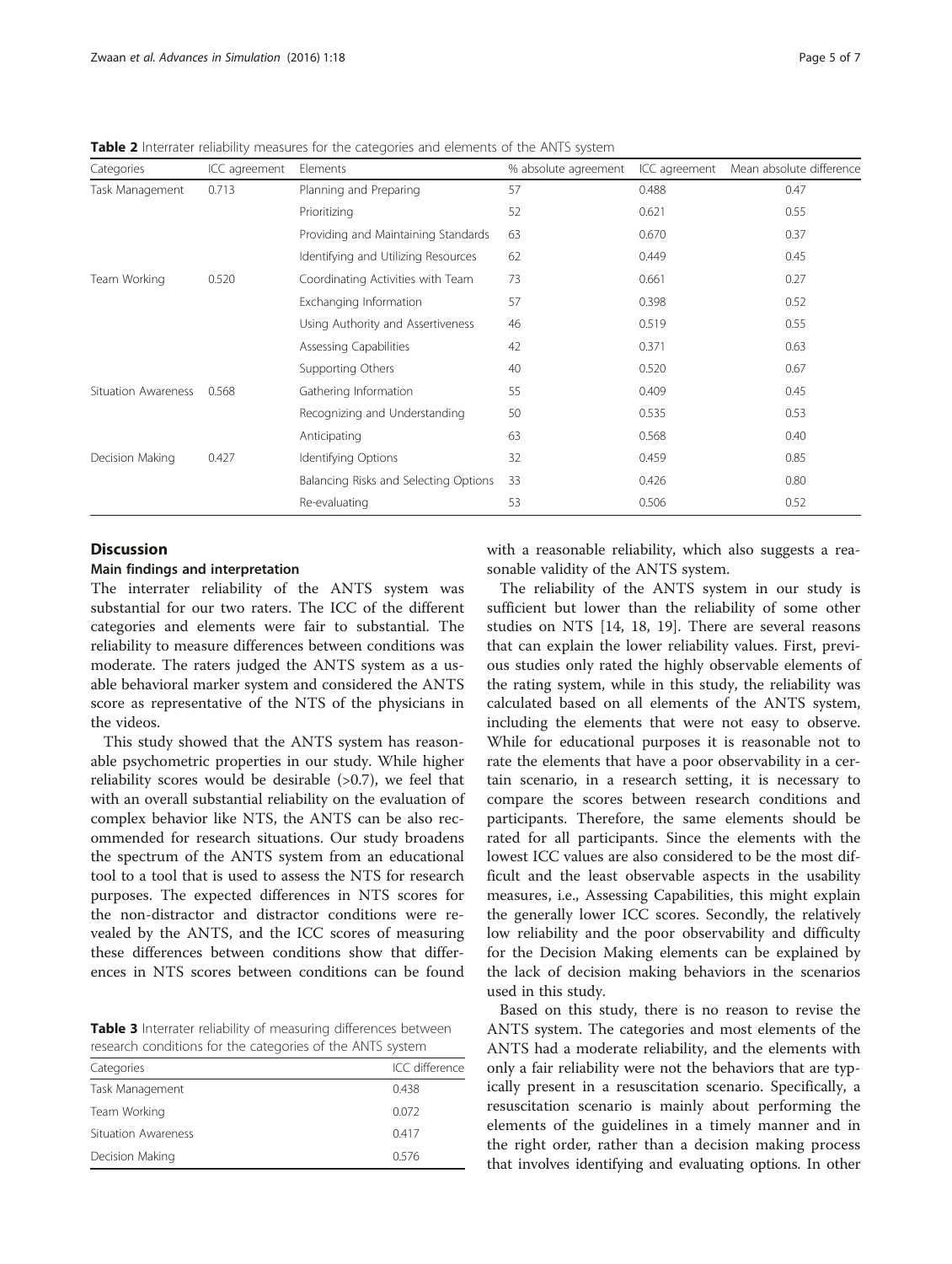| Categories         | Elements                                 | Observability <sup>a</sup> |                    | Difficultyb    |                    |
|--------------------|------------------------------------------|----------------------------|--------------------|----------------|--------------------|
|                    |                                          | Rater 1                    | Rater <sub>2</sub> | Rater 1        | Rater <sub>2</sub> |
| Task<br>Management | Planning and<br>Preparing                | 3                          | 3                  | 4              | 3                  |
|                    | Prioritizing                             | 4                          | 4                  | 4              | $\overline{4}$     |
|                    | Providing and<br>Maintaining Standards   | 4                          | 4                  | 3              | $\overline{4}$     |
|                    | Identifying and<br>Utilizing Resources   | 3                          | 4                  | 3              | $\overline{4}$     |
| Team<br>Working    | Coordinating Activities<br>with Team     | 4                          | 4                  | 4              | 4                  |
|                    | Exchanging<br>Information                | 4                          | $\overline{4}$     | 4              | 3                  |
|                    | Using Authority and<br>Assertiveness     | 4                          | 4                  | 4              | 4                  |
|                    | Assessing Capabilities                   | 4                          | 3                  | 4              | $\overline{4}$     |
|                    | Supporting Others                        | 4                          | 4                  | 4              | 4                  |
| Situation          | Gathering Information                    | 4                          | 3                  | 4              | 3                  |
| Awareness          | Recognizing and<br>Understanding         | 3                          | 3                  | $\mathfrak{D}$ | 3                  |
|                    | Anticipating                             | 3                          | 3                  | 3              | 3                  |
| Decision           | Identifying Options                      | 3                          | $\overline{2}$     | $\mathfrak{D}$ | 3                  |
| Making             | Balancing Risks and<br>Selecting Options | $\mathfrak{D}$             | $\overline{2}$     | 1              | 3                  |
|                    | Re-evaluating                            | 3                          | 3                  | $\overline{2}$ | 3                  |

<span id="page-5-0"></span>Table 4 Observability and difficulty scores of the elements on a four-point scale as judged by the raters in this study

<sup>a</sup>The observability of the elements:  $1 =$  poor,  $2 =$  marginal,  $3 =$  satisfactory,  $4 =$  good

<sup>b</sup>The difficulty to score the elements: 1 = very difficult, 2 difficult, 3 = average,  $4 = e$ asy

scenarios, e.g., a problematic intubation may involve many decision making behaviors but other ANTS elements may be harder to observe. We recommend not to rate the elements that are insufficiently represented in the scenario of interest. A pilot study to identify the ANTS elements that are applicable in the scenario at hand is recommended to ensure sufficient interrater reliability. In order to allow for comparison of participants and different experimental conditions in a research setting, only these elements that are applicable to the scenario should be assessed in the participants.

The usability measures suggest that the ANTS system is usable for research purposes. The raters did indicate that creating a list of poor and good behaviors was essential. It is therefore recommended that a list of scenariospecific poor and good behaviors is developed. However, these results should be interpreted with caution given that only two raters were involved.

#### Strengths and limitations

This study is of value because it shows that the ANTS system is suitable to measure the NTS in a research

setting where all elements of the NTS are part of the evaluation, particularly because differences between research conditions can be reliably revealed. Additionally, this study shows that the ANTS system is usable and that the ANTS handbook provides sufficient information to the raters to use the ANTS system.

There are several limitations of this study. First, the study is based on two raters, and therefore, the results lack generalizability. This is especially the case for the usability data. Second, the results of this study are based on 60 resuscitation scenarios and therefore might not be generalizable to other scenarios. Third, the training that the raters received was not very extensive. This shows that the reliability and usability of the ANTS system is sufficient even with little training, which is in contrast to a study by Graham et al. [\[15](#page-6-0)]. If a more standardized training for the ANTS system would be developed, the reliability might have been better. Furthermore, the raters showed a good consistency (high correlation) but differed in the mean value of the scores. An ICC consistency measure would therefore have been higher than the ICC agreement that we used.

# Conclusions

The ANTS system seems to be a reliable system to use for research purposes even when poorly observable elements were included in the score. The ANTS system can also reliably measure differences between research conditions.

The usability was judged to be good, although this result should be interpreted with caution given that it was based on the scores of two raters. For future studies, it is recommended to include the behavioral elements that are sufficiently represented in the scenario.

# Additional file

[Additional file 1:](dx.doi.org/10.1186/s41077-016-0013-2) Usability questionnaire: The two raters who participated in this study both filled out the questionnaire on the usability of the ANTS system. (PDF 120 kb)

#### Competing interests

The authors declare that they have no competing interests.

#### Authors' contributions

LZ was involved in the development of the research design, participated in the data gathering, performed the statistical analysis and drafted the manuscript. LTSL was involved in the development of the research design, participated in the data gathering. CW was involved in the development of the research design, supervised the statistical analyses. DvG was involved in the development of the research design, participated in the data gathering. MK participated in the data gathering, rated the NTS. RK was involved in the development of the research design, participated in the data gathering. All authors read and approved of the final manuscript.

#### Acknowledgements

We thank all participating anesthesiologists and anesthesia residents for their participation in this study.